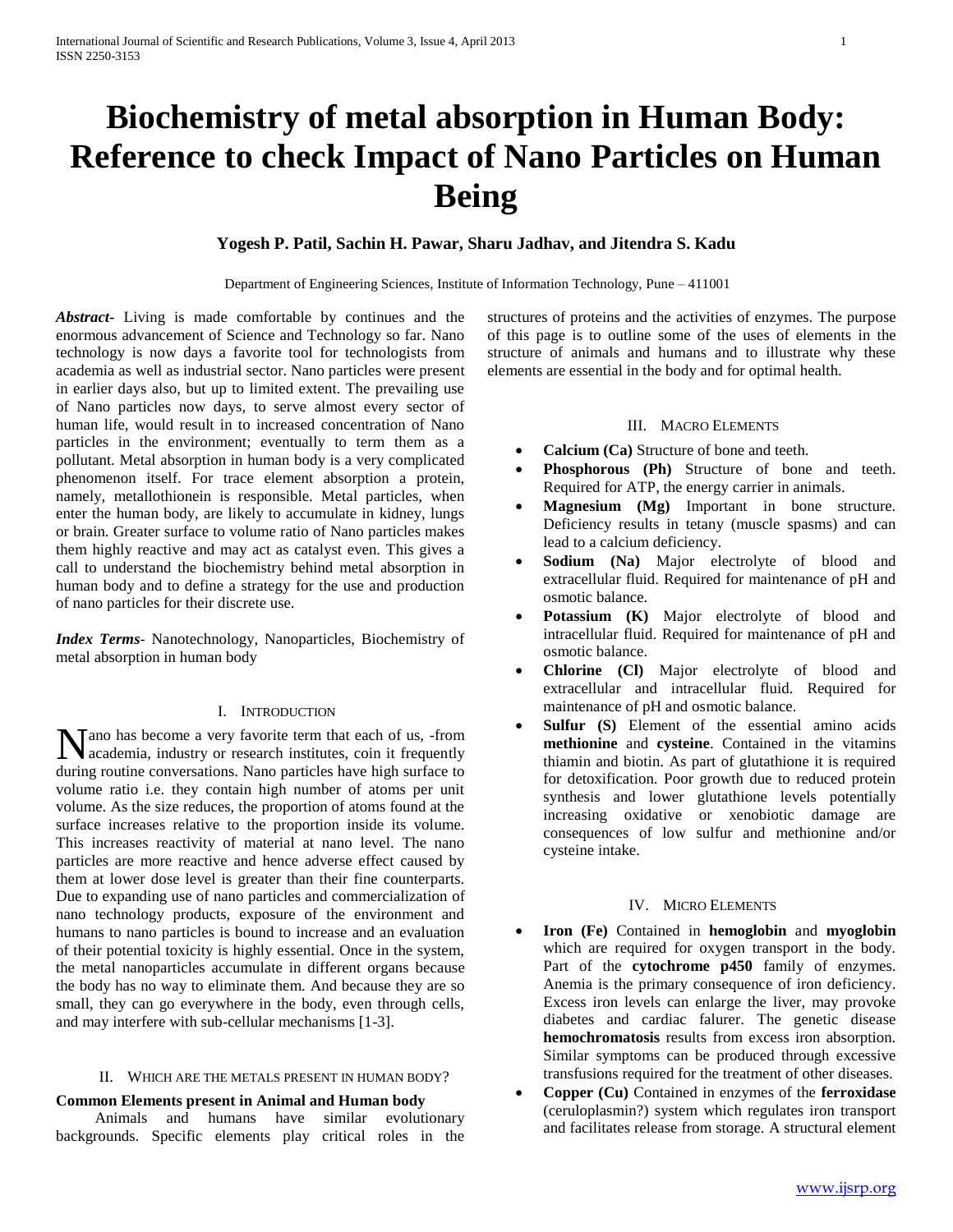in the enzymes **tyrosinase**, **cytochrome c oxidase**, **ascorbic acid oxidase**, **amine oxidases**, and the antioxidant enzyme **copper zinc superoxide dismutase**. A copper deficiency can result in anemia from reduced ferroxidase function. Excess copper levels cause liver malfunction and are associated with genetic disorder **Wilson's Disease**

- **Manganese (Mn)** Major component of the mitochondrial antioxidant enzyme **manganese superoxide dismutase**. A manganese deficiency can lead to improper bone formation and reproductive disorders. An excess of manganese can lead to poor iron absorption.
- **Iodine (I)** Required for production of thyroxine which plays an important role in metabolic rate. Deficient or excessive iodine intake can cause goiter (an enlarged thyroid gland).
- **Zinc (Zn)** Important for reproductive function due to its use in FSH (follicle stimulating hormone) and LH (leutinizing hormone). Required for DNA binding of zinc finger proteins which regulate a variety of activities. A component of the enzymes **alcohol dehydrogenase**, **lactic dehydrogenase carbonic anhydrase**, **ribonuclease**, **DNA Polymerase** and the antioxidant **copper zinc superoxide dismutase**. An excess of zinc may cause anemia or reduced bone formation.
- **Selenium (Se)** Contained in the antioxidant enzyme **glutathione peroxidase** and **heme oxidase**. Deficiency results in oxidative membrane damage with different effects in different species. Human deficiency causes cardiomyopathy (heart damage) and is known as Keshan's disease.
- **Fluorine (Fl)** Constituent of bones and teeth. Important for tooth development and prevention of dental caries. Derives from water, tea, and fish.
- **Cobolt (Co)** Contained in vitamin B12. An excess may cause cardiac failure.
- **Molybdenum (Mo)** Contained in the enzyme **xanthine oxidase**. Required for the excretion of nitrogen in uric acid in birds. An excess can cause diarrhea and growth reduction.
- **Chromium (Cr)** A cofactor in the regulation of sugar levels. Chromium deficiency may cause hyperglycemia (elevated blood sugar) and glucosuria (glucose in the urine).

# **Other Elements**

 Rats have been shown to have improved growth on diets which contain other micro nutrients. These include:

- **Lead (Pb)**
- **Nickel (Ni)**
- **Silicon (Si)**
- **Vanadium (Vn)**

These elements are all toxic at high levels.

# **At elevated levels, heavy metals can cause health problems.**

 Some metals, such as iron, chromium and copper, are needed in small quantities to keep people and animals healthy. Problems can occur with these metals if the body receives too much of them. Heavy metals such as lead and mercury are never desirable in any amount. Once inside our bodies different metals can build up in different body parts, including the kidney, liver and spleen.

 The metal particles (ion or molecule) are normally found in human body. Metals are entering to the human body through food (vegetable, Spinach - iron); air (inhalation of ultrafine particles) and water (ground water contains dissolved metal salts and minerals from earth strata). Few of the metals entered, are essential for life; whereas, others are useless and even may be life threatening. However through following mechanism they remain accumulated in the various parts like kidney, liver, brain, blood of human body.

# V. ENTRY OF METALS TO HUMAN BODY

 1. Digestive system: Entry of these metals and the nano materials to human body can take place through digestive system. Titanium Dioxide is used in cosmetics and vitamins and other drugs as a filler to construct tablets. But it is also used in skimmed milk, cheeses, yogurts, mayonnaise, chocolate marshmallows, manufactured fast foods, tomato ketchup. It is fed to animals that humans eat.

 Titanium is used as food additive in European countries as a food coloring, it has E number E171. Human digestive system starts with mouth and ends with anus (Fig 1). In mouth mechanical disintegration of food takes place. Then it enters esophagus and liver then stomach. Along the way the necessary elements are absorbed.



**Fig. 1 Human Digestive System**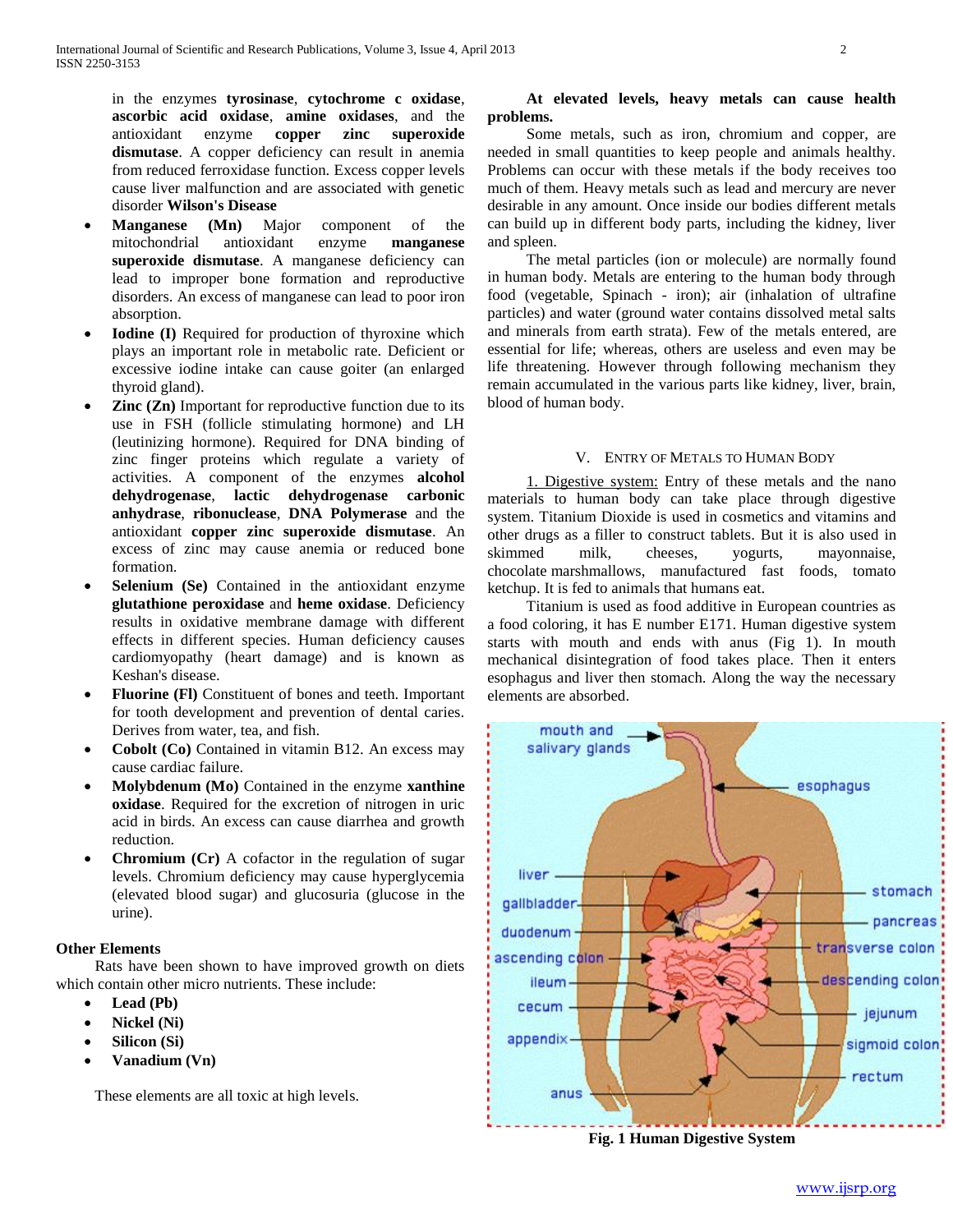Mechanism of absorption: Essential Metals are absorbed by the human body by developing homeostasis. Gastrointestinal absorption of trace and toxic elements is known to occur in three different phases:

- 1. The intraluminal phase with its chemical reactions and interaction with the content of stomach and intestine.
- 2. The translocation phase i.e. diffusion of trace elements across the cell membrane of the enterocytes and
- 3. Mobilization phase including mobilization and transport of the intracellular elements in to the blood stream or their sequestration back into the intestinal lumen.

 The constant concentration of necessary metals in human body is maintained by the mechanism of homeostasis. E.g. iron absorption (Fig.2).



**Fig.2 Homeostasis of iron in blood**

# VI. ENTRY OF METALS AND NANOPARTICLES THROUGH RESPIRATION

The metal processing units are the sites where very fine particles of metal are floating as particulate matter in and around the units in close vicinity. Similarly the nano material processing units are rich with ultrafine, light weight nano particles floating in and out the units or laboratories and are likely to get inhaled by the workers over there. Titanium dioxide dust, when inhaled, has been classified by the International Agency for Research on Cancer (IARC) as an IARC Group 2B carcinogen, meaning it is possibly carcinogenic to humans [4].





 **Excretion**: Non- absorbed and Waste material (solid, liquid and gaseous form) is removed from the body. However in case of nanoparticles, it is observed that they are cytotoxic, can enter the blood stream and even can damage the DNA [5]. Studies on animals have investigated damage to the lungs (Fig. 3) by nano-TiO<sub>2</sub> varying from species to species of guineapigs [6]. The toxicity of nanoparticles is found to be dose dependent when the animal study was followed. Even the effect of size and shape is also pronounced one. In their study report, Ge et al [7] relates the toxicity reduction to bio-compatibility of the CNTs. By using both experimental and theoretical approaches they investigated the interactions of single-wall carbon nanotubes (SWCNTs) with human serum proteins, and find that morphology as well as chemical conformation played vital role in defining absorptivity of the CNTs. Sustainable energy harvesting, such as solar energy, depends increasingly on nanotechnology components. The principles of photovoltaic units and the toxicological aspects of its principal components, namely fullerenes and carbon nanotubes are well studied and discussed by Sergio Manzetti, Otto Andersen [8].

 **Accumulation**: Non-absorbed and non-excreted material remains in the body and may get bio-accumulated in organs like kidney, liver, epithelial cells, and olfactory nerves. Biocidal effects and cellular internalization of ZnO nanoparticles on Escherichia coli bacteria are well studied by Brayner et al [9] in their study they used di(ethylene glycol) as medium to interact Zn nanoparticles with gram negative bacteria. The E. coli cells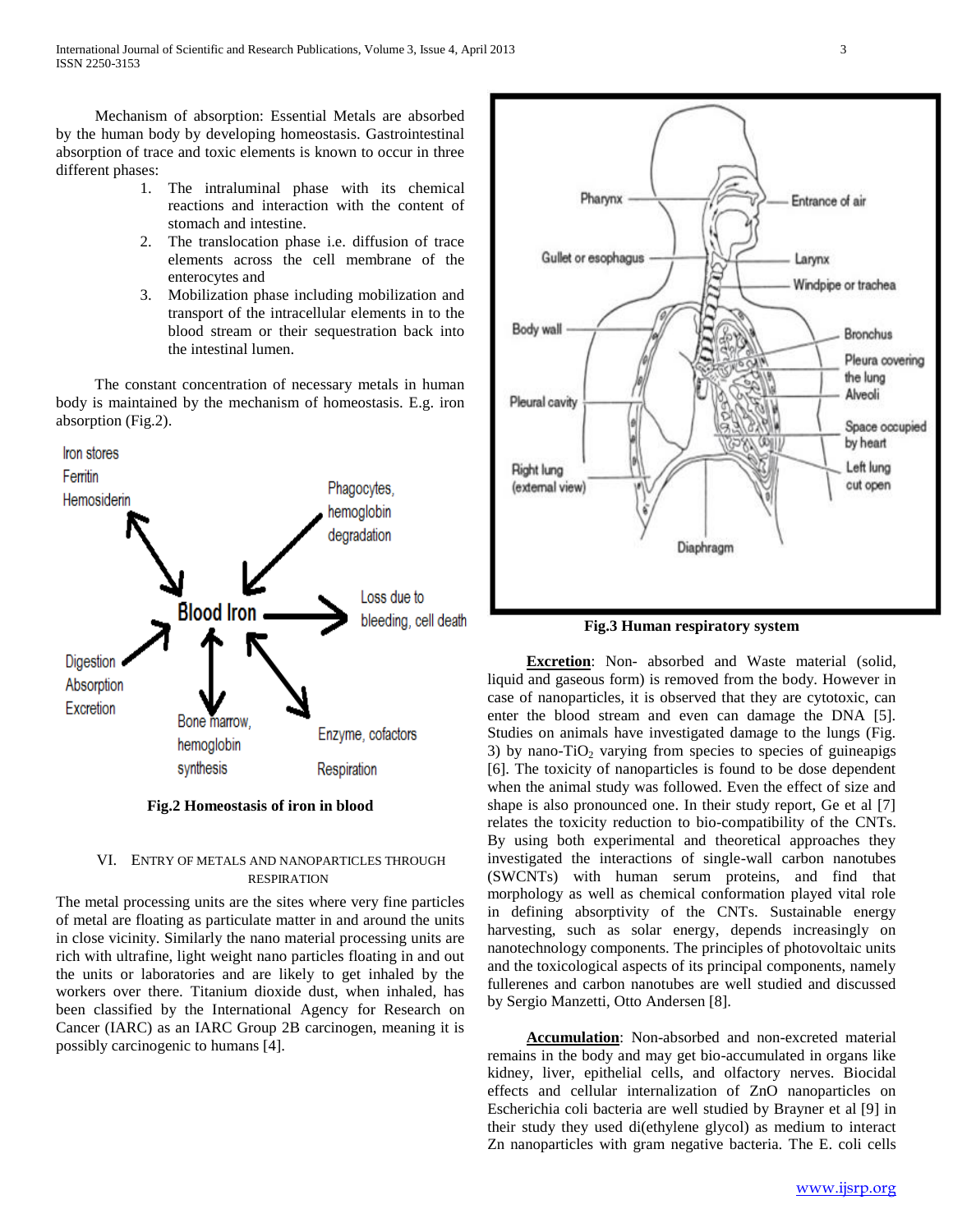after contact with DEG and ZnO were damaged showing a Gram-negative triple membrane disorganization. This behavior causes the increase of membrane permeability leading to accumulation of ZnO nanoparticles in the bacterial membrane and also cellular internalization of these nanoparticles.

 **Metal Human body interactions:** There are environmental (water, air, soil, dust), occupational, medicinal

and dietary sources of metal exposure. All the metals are cytotoxicity (ability to inactivate microbes by rupturing the cell wall). Few of them are beneficial to human bioactivity whereas most of them are neither beneficial nor essential to the human. The metals might be carcinogenic [10] for longer exposure of human to them (Table 1).

## **Table 1 Classification of metals based on characteristics of health effects**

| Nutritionally    | Metals with<br>possible | Metals<br>with<br>known<br>no | Metals with Toxic |
|------------------|-------------------------|-------------------------------|-------------------|
| essential Metals | beneficial effects      | beneficial effects            | effects           |
| Cobalt           | Boron                   | Aluminum                      | Arsenic           |
| Chromium III     | Nickel                  | Antimony                      | Cadmium           |
| Copper           | Silicon                 | Barium                        | Lead              |
| Iron             | Vanadium                | Beryllium                     | Mercury           |
| Manganese        |                         | Silver                        | Beryllium         |
| Molybdenum       |                         | Strontium                     | Nickel            |
| Selenium         |                         | Thallium                      |                   |
| Zinc             |                         |                               |                   |

 Chemical speciation has an impact on solubility, bioavailability, and persistence of metals and metal compounds in the environment; e.g. solubility is one of the major factors influencing bioavailability and absorption of metal and metal compounds.

 Human body response to the metals and inorganic metal compounds: The human body responds differently to the inorganic materials. Table No. 2 reports the typical responses of human body to the metals.

## **Table 2 Classification of metals based on characteristics of health effects**

| <b>Interaction</b> | <b>Response</b>                                                            |  |
|--------------------|----------------------------------------------------------------------------|--|
| Metabolism         | It is limited to change in oxidation state, transition and pH alterations. |  |
| Presence           | Sequestered, bound to specific plasma or tissue proteins or bone           |  |
| Elimination        | Being hydrophilic, eliminated in urine and bile                            |  |
| Absorption         | Being in ionized state, membrane transport is the mean for tissue uptake.  |  |

 Absorption of organic xenobiotics in the gastrointestinal track is favored by the lipid nature of intestinal cell membrane. Metals appear to diffuse through the outer surface of protein filament of the stratum conium which is hydrated; whereas lipophilic non polar organic molecules diffuse through the lipid matrix between the protein filaments [11].

 **Mechanism of metal absorption:** Metallothioneins are a group of low molecular weight (aprrox. 6000 Daltons) proteins, rich in sulfydryl groups that serve as a legend for several essential and non essential metals. Metal absorption varies with its affinity towards the metallothioniens as researched by [12]. Table No. 3 enlist the metals and metal absorbing proteins.

| <b>Metal</b> | <b>Metallothionein Protein</b> | Action                                                         |
|--------------|--------------------------------|----------------------------------------------------------------|
| Iron, Al, Mn | Transferrin, - glycoprotein    | Transportation of Fe across cell membrane by binding with iron |
|              |                                | through plasma                                                 |
| Iron         | Ferritin                       | Storage                                                        |
| Copper       | Ceruloplasmin, -glycoprotein   | Conversion of ferrous to ferric iron for transport using       |
|              |                                | transferring                                                   |
| Lead         | Lead binding protein           | Blanketing of Pb in kidney and liver [13]                      |
| Metals       | Membrane carrier Protein       | Transport (multi metal specific) [14]                          |

**Table 3 Metal selective metallothioneins**

 Replacement of essential metals during absorption with non-essential metals is possible. e.g. lead replaces zinc in hem synthesis by inhibiting the function of hem synthesizing enzyme [13]. Diminished iron absorption is observed in the presence of zinc. Substitution of calcium by lead results in toxicity of several vital enzyme systems in central nervous system [15, 16].

Arsenate replaces phosphate in mitochondria impairing the synthesis of ATP and energy metabolism.

 Many of the processes controlling the disposition of metals are intrinsically capacity limited and highly specific. This makes it necessary to understand physiology well enough to model these processes and method to estimate binding constant. Another overarching theme is that metal – metal interactions of